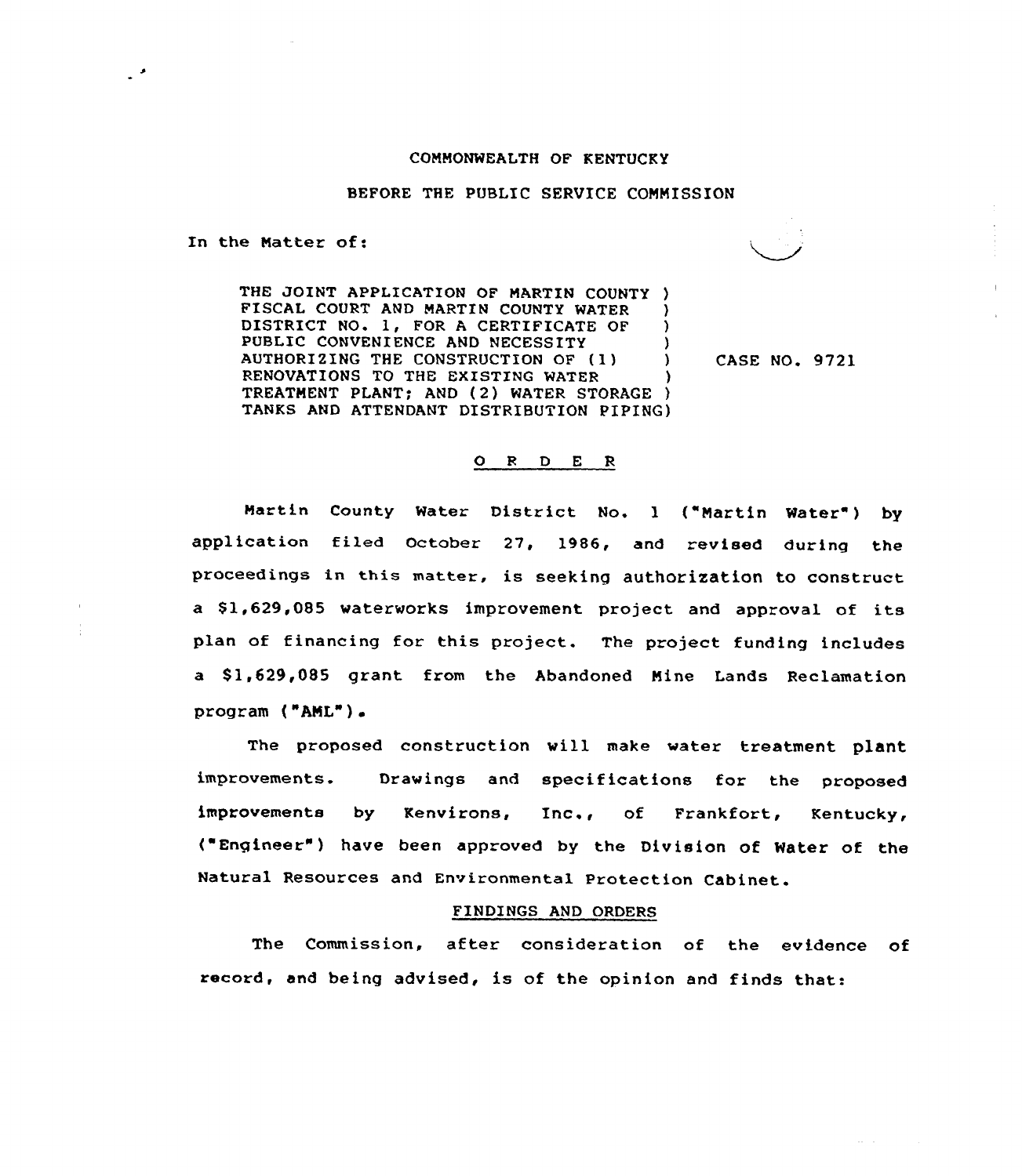1. Public convenience and necessity require that the construction proposed in the application be performed and that a certificate of public convenience and necessity be granted.

2. The proposed construction consists of renovation of the water treatment plant, a 300,000-qallon clearwell storage tank, installation of altitude valves at two existing water storage tanks, a 150,000-gallon storage tank and altitude valve, the installation of a telemetry system, approximately 1.5 miles of 16-, 14-, 12-, and 8-inch diameter pipelines, and related appurtenances. The low bids totaled \$1,395,290 which will require about \$1,629,085 after allowances are made for fees, contingencies and other indirect costs.

3. Any deviations from the construction herein approved which could adversely affect service to any customer should be done only with the prior approval of the Commission.

4. Martin Water should furnish duly verified documentation of the total cost of this project includinq the cost of construction and all other capitalized costs (engineering, legal, administrative, etc.) within <sup>60</sup> days of the date that construction is substantially completed. Said construction costs should be classified into appropriate plant accounts in accordance with the Uniform System of Accounts for Water Utilities prescribed by the Commission.

5. Martin Water's contract with its Engineer should require the provision of full-time resident inspection under the general supervision of a professional engineer with a Kentucky registration in civil or mechanical engineering, to ensure that the

 $-2-$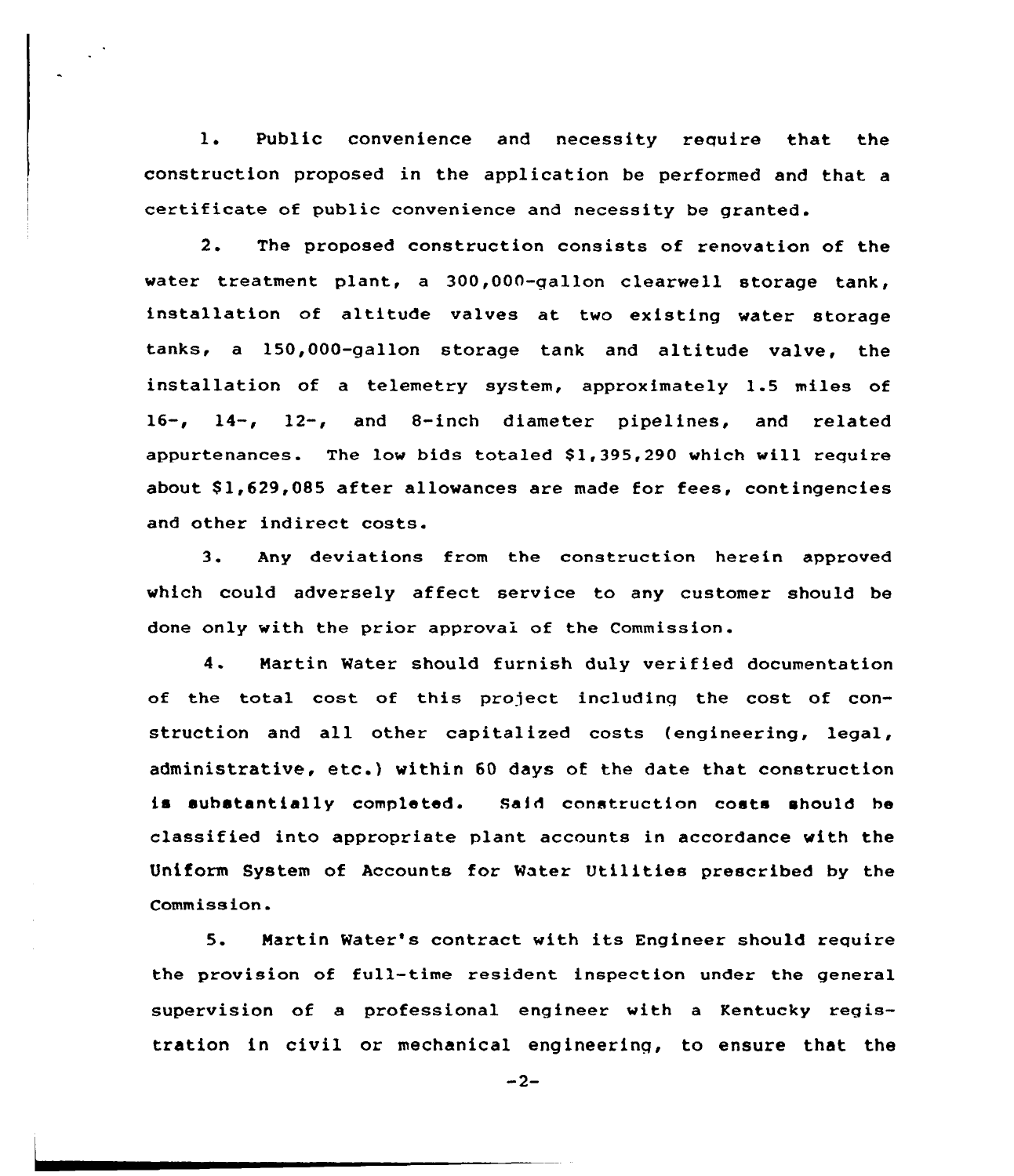construction work is done in accordance with the contract drawings and specifications and in conformance with the best practices of the construction trades involved in the project.

6. Hartin Water should require the Engineer to furnish a copy of the "as-built" drawings and a signed statement that the construction has been satisfactorily completed in accordance with the contract plans and specifications within 60 days of the date of substantial completion of this construction.

7. The financing plan proposed by Hartin Water is for the lawful objects within the corporate purpose of its utility operations, is necessary and appropriate for and consistent with the proper performance of its service to the public and will not impair its ability to perform that service and should, therefore, be approved.

8. The financing secured by Martin Water for this project will be needed to pay for the work herein approved. Martin Water's financing plan should, therefore, be approved.

IT IS THEREFORE ORDERED that:

1. Martin Water be and it hereby is granted <sup>a</sup> certificate of public convenience and necessity to proceed with the proposed construction project as set forth in the drawings and specifications of record herein.

2. Martin Water's financing plan consisting of a ANL grant of \$1,629,085 be and it hereby is approved.

3. Martin Water shall comply with all matters set out in Findings <sup>3</sup> through <sup>6</sup> as if the same were individually so ordered.

 $-3-$